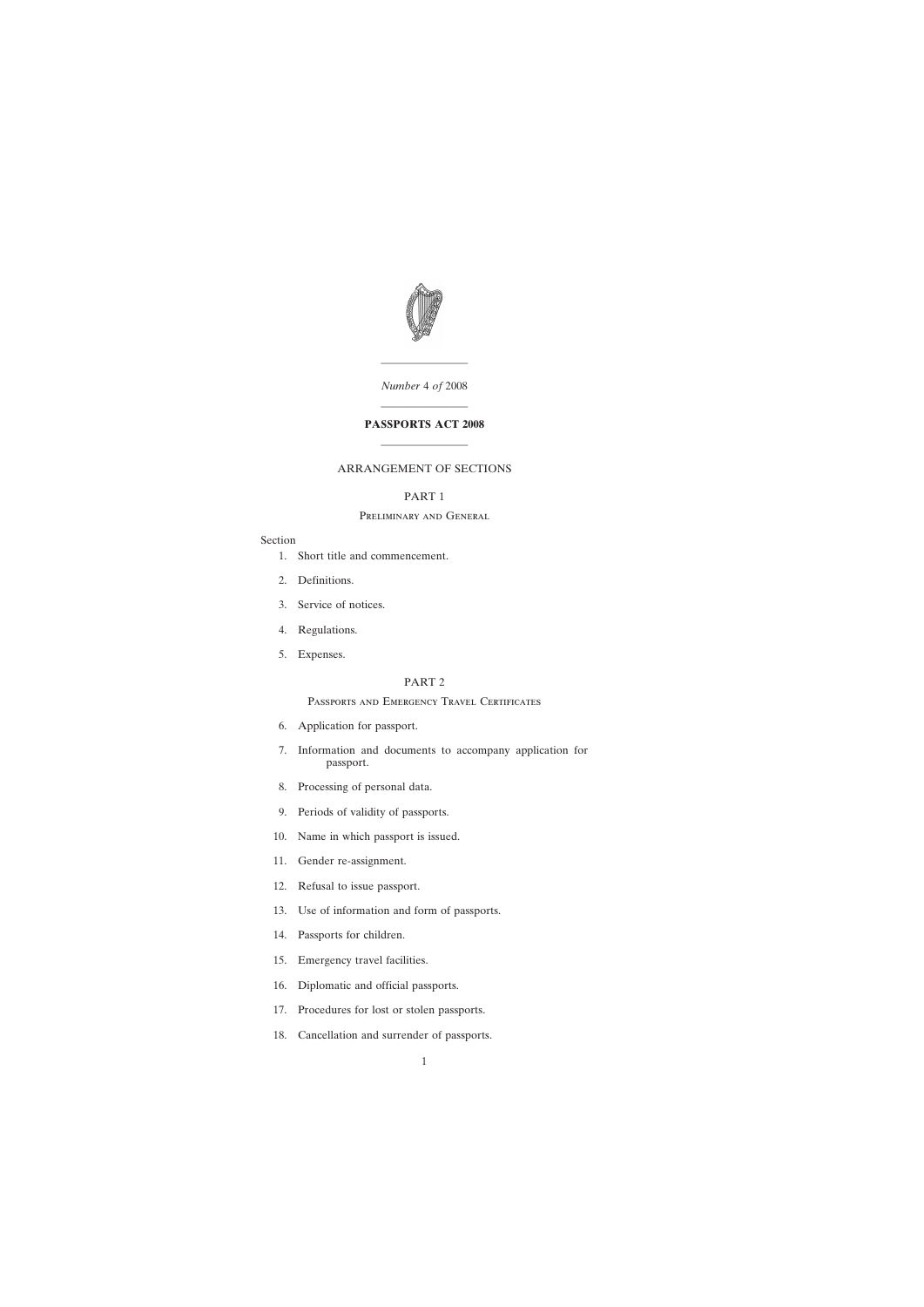- [19. Appeals.](#page-13-0)
- [20. Offences.](#page-14-0)
- [21. Meaning of "false" and "making".](#page-16-0)
- [22. Summary trial of offences.](#page-16-0)
- [23. Proceedings relating to offences committed outside State.](#page-17-0)
- [24. Liability for offences by bodies corporate.](#page-17-0)
- [25. Amendment of Schedule to Bail Act 1997.](#page-17-0)
- [26. Passports to remain property of Minister.](#page-17-0)
- [27. Saver.](#page-17-0)

## PART 3

### Miscellaneous

# [28. Amendment of Diplomatic and Consular Officers \(Provision](#page-18-0) of Services) Act 1993.

#### ACTS REFERRED TO

————————

| Adoption Act 1952                                                    | 1952, No. 25 |
|----------------------------------------------------------------------|--------------|
| Adoption Act 1991                                                    | 1991, No. 14 |
| Bail Act 1997                                                        | 1997, No. 16 |
| Civil Registration Act 2004                                          | 2004, No. 3  |
| Data Protection Act 1988                                             | 1988, No. 25 |
| Data Protection Acts 1988 and 2003                                   |              |
| Diplomatic and Consular Officers (Provision of Services)<br>Act 1993 | 1993, No. 33 |
| Guardianship of Infants Act 1964                                     | 1964, No. 7  |
| Intoxicating Liquor Act 2003                                         | 2003, No. 31 |
| Irish Nationality and Citizenship Act 1956                           | 1956, No. 26 |
| Irish Nationality and Citizenship Acts 1956 to 2004                  |              |
| Licensing Acts 1833 to 2004                                          |              |
| Medical Practitioners Act 1978                                       | 1978, No. 4  |
| Registration of Clubs Acts 1904 to 2004                              |              |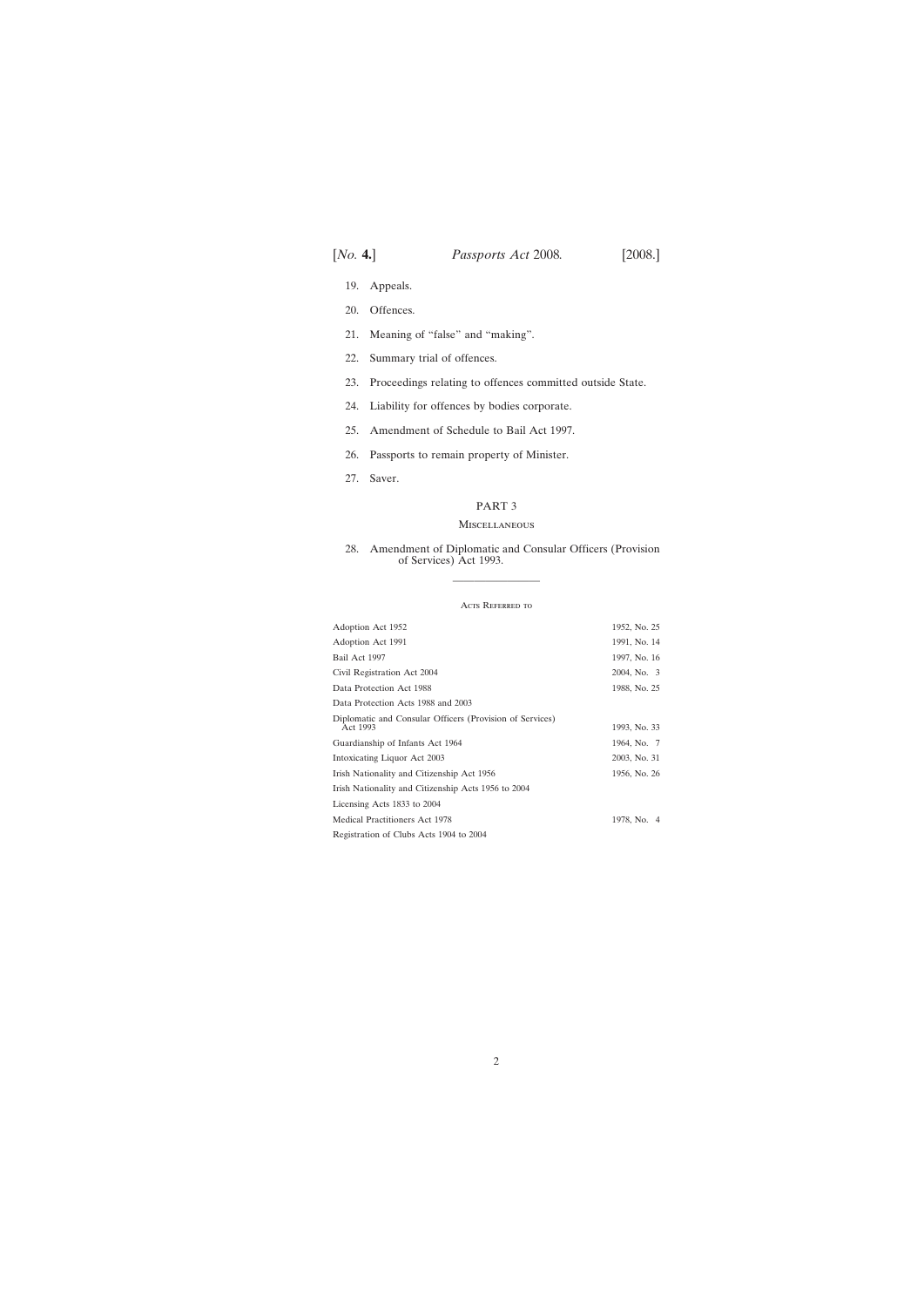<span id="page-2-0"></span>

*Number* 4 *of* 2008

————————

————————

# **PASSPORTS ACT 2008**

————————

AN ACT TO PROVIDE FOR THE ISSUE BY THE MINISTER FOR FOREIGN AFFAIRS OF PASSPORTS TO IRISH CITI-ZENS TO BE USED BY THEM AS EVIDENCE OF IDENT-ITY AND CITIZENSHIP, TO PROVIDE FOR THE PRO-CESSING OF PERSONAL DATA, INCLUDING BIOMETRIC DATA, FOR THE ISSUE OF PASSPORTS AND THE MAINTENANCE OF THE INTEGRITY OF THE SYSTEM FOR ISSUING PASSPORTS, TO PROVIDE FOR THE CANCELLATION AND SURRENDER OF PASS-PORTS IN CERTAIN CIRCUMSTANCES, TO PROVIDE FOR OFFENCES RELATING TO PASSPORTS, TO PROVIDE FOR THE ISSUE OF EMERGENCY TRAVEL CERTIFICATES IN CERTAIN CIRCUMSTANCES, TO AMEND THE DIPLOMATIC AND CONSULAR OFFICERS (PROVISION OF SERVICES) ACT 1993 AND TO PROVIDE FOR RELATED MATTERS.

[26*th March*, 2008]

### BE IT ENACTED BY THE OIREACHTAS AS FOLLOWS:

# PART 1

## Preliminary and General

**1**.—(1) This Act may be cited as the Passports Act 2008.

Short title and commencement.

(2) This Act shall come into operation on such day or days as the Minister may appoint by order or orders either generally or with reference to any particular purpose or provision and different days may be so appointed for different purposes or different provisions.

**2**.—In this Act, unless the context otherwise requires—

Definitions.

"Act of 1988" means Data Protection Act 1988;

"applicant", in relation to an application for a passport, means the person in whose name the passport will be issued if the application is granted;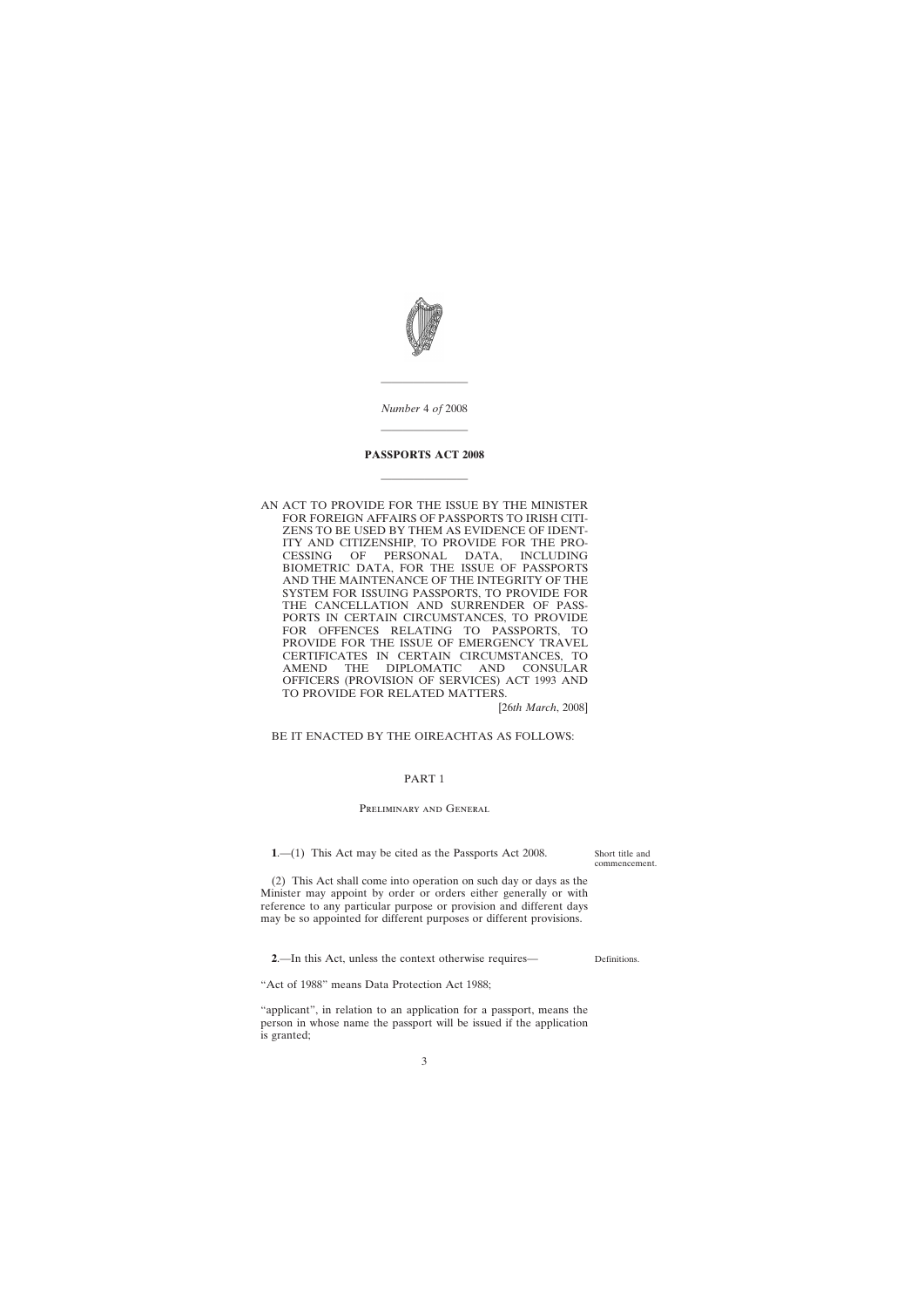"automated data" has the meaning it has in section  $1(1)$  of the Act of 1988;

"biometric data" means automated data comprising of information—

- (*a*) relating to distinctive physical characteristics of an individual, and
- (*b*) which may include measurements of such characteristics,

that may be processed for the purpose of verifying the identity of the individual to whom the data relate;

"certificate of birth" means—

- (*a*) a document issued under section 13(4) of the Civil Registration Act 2004 in respect of an entry in the register of births,
- (*b*) a certified copy of an entry in the Adopted Children Register maintained under section 22 of the Adoption Act 1952 which is issued under subsection (11) of that section,
- (*c*) a document purporting to be a copy of an entry in a foreign births entry book or in the foreign births register, both of which are kept under section 27 of the Irish Nationality and Citizenship Act 1956, and which is duly authenticated as such,
- (*d*) a document purporting to be a copy of an entry in the Register of Foreign Adoptions issued under section 6(7) of the Adoption Act 1991, or
- (*e*) a document issued in accordance with a civil system of registration of births in the place where the birth occurs;

"child" means a person who is under 18 years of age other than a person who is or has been married;

"data" has the meaning it has in section 1(1) of the Act of 1988;

"emergency travel certificate" shall be construed in accordance with *section 15*;

"guardian", in relation to a child, means a person who—

- (*a*) is a guardian of the child pursuant to the Guardianship of Infants Act 1964, or
- (*b*) is appointed to be a guardian of the child by—
	- (i) deed or will, or
	- (ii) order of a court in the State,

and has not been removed from office;

"Irish citizen" means a person who—

(*a*) is an Irish citizen under the Irish Nationality and Citizenship Acts 1956 to 2004, or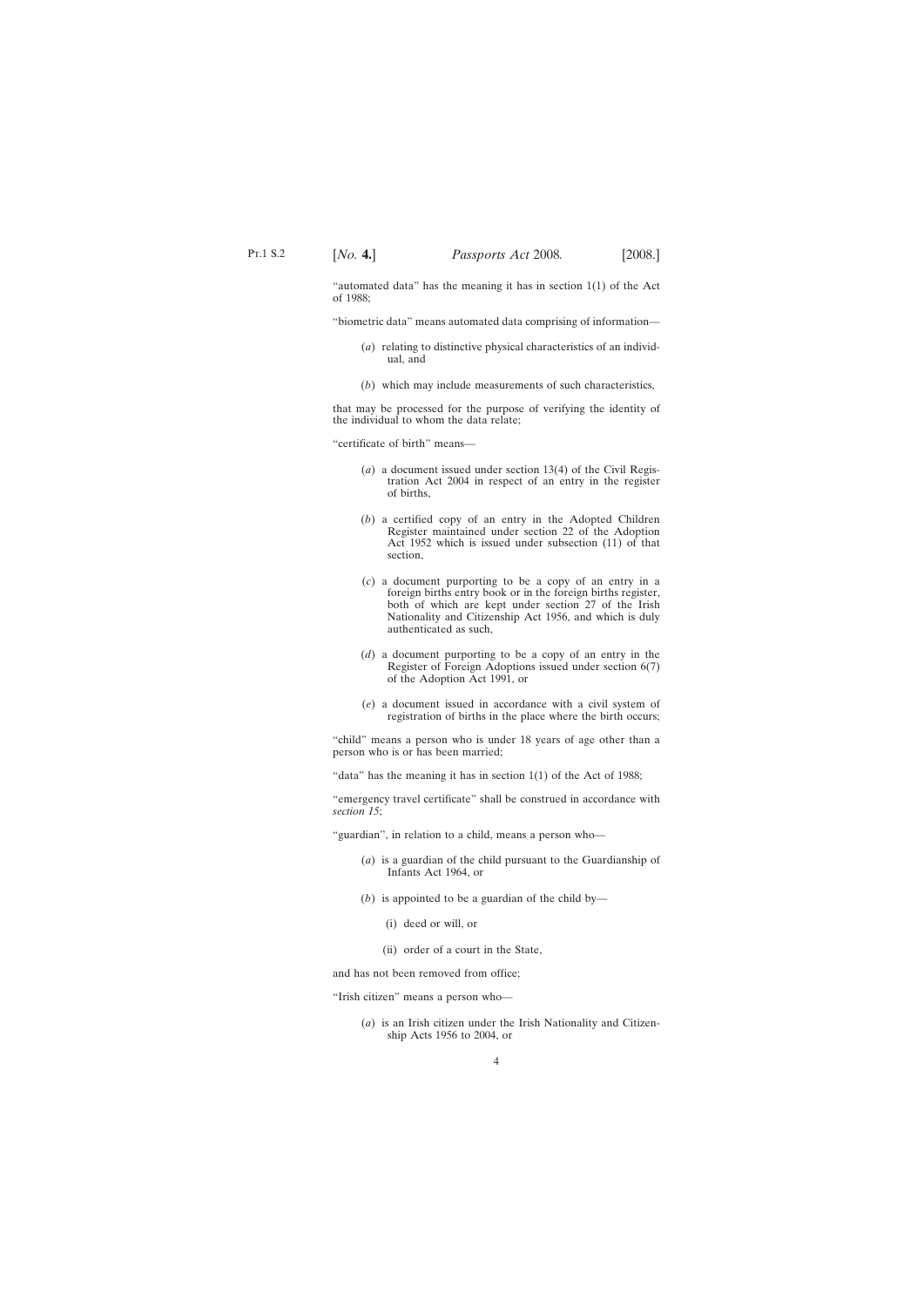<span id="page-4-0"></span>(*b*) acquires Irish citizenship under those Acts or any other enactment;

"Minister" means Minister for Foreign Affairs;

"passport" means a passport issued, or deemed under *section 27(1)* to have been issued, under this Act;

"passport appeals officer" shall be construed in accordance with *section 19*;

"personal data" has the meaning it has in section 1(1) of the Act of 1988;

"prescribed" means prescribed by the Minister by regulations under *section 4*;

"processing", of or in relation to information or data, has the meaning it has in section 1(1) of the Act of 1988.

**3.**—Where a notice is required to be sent or given to a person Service of notices. under this Act, it shall be addressed to the person concerned by name and may be sent or given to him or her in one of the following ways:

- (*a*) by delivering it to the person;
- (*b*) by leaving it at the address at which the person ordinarily resides or, in a case in which an address for correspondence relating to the application for the passport concerned has been provided to the Minister, at that address;
- (*c*) by sending it by post to the address at which the person ordinarily resides or, in a case in which an address for correspondence relating to the application for the passport concerned has been provided to the Minister, to that address.

**4**.—(1) The Minister may by regulations provide for any matter Regulations. referred to in this Act as prescribed or to be prescribed.

(2) Regulations under this Act may contain such incidental, supplementary and consequential provisions as appear to the Minister to be necessary or expedient for the purposes of the regulations.

(3) Every regulation made under this Act shall be laid before each House of the Oireachtas as soon as may be after it is made and, if a resolution annulling the regulation is passed by either such House within the next 21 days on which that House has sat after the regulation is laid before it, the regulation shall be annulled accordingly, but without prejudice to the validity of anything previously done thereunder.

**5.**—(1) The expenses incurred by the Minister in the admini- Expenses.

stration of this Act shall, to such extent as may be sanctioned by the Minister for Finance, be paid out of moneys provided by the Oireachtas.

(2) The expenses incurred by the Minister for Finance in the administration of this Act shall be paid out of moneys provided by the Oireachtas.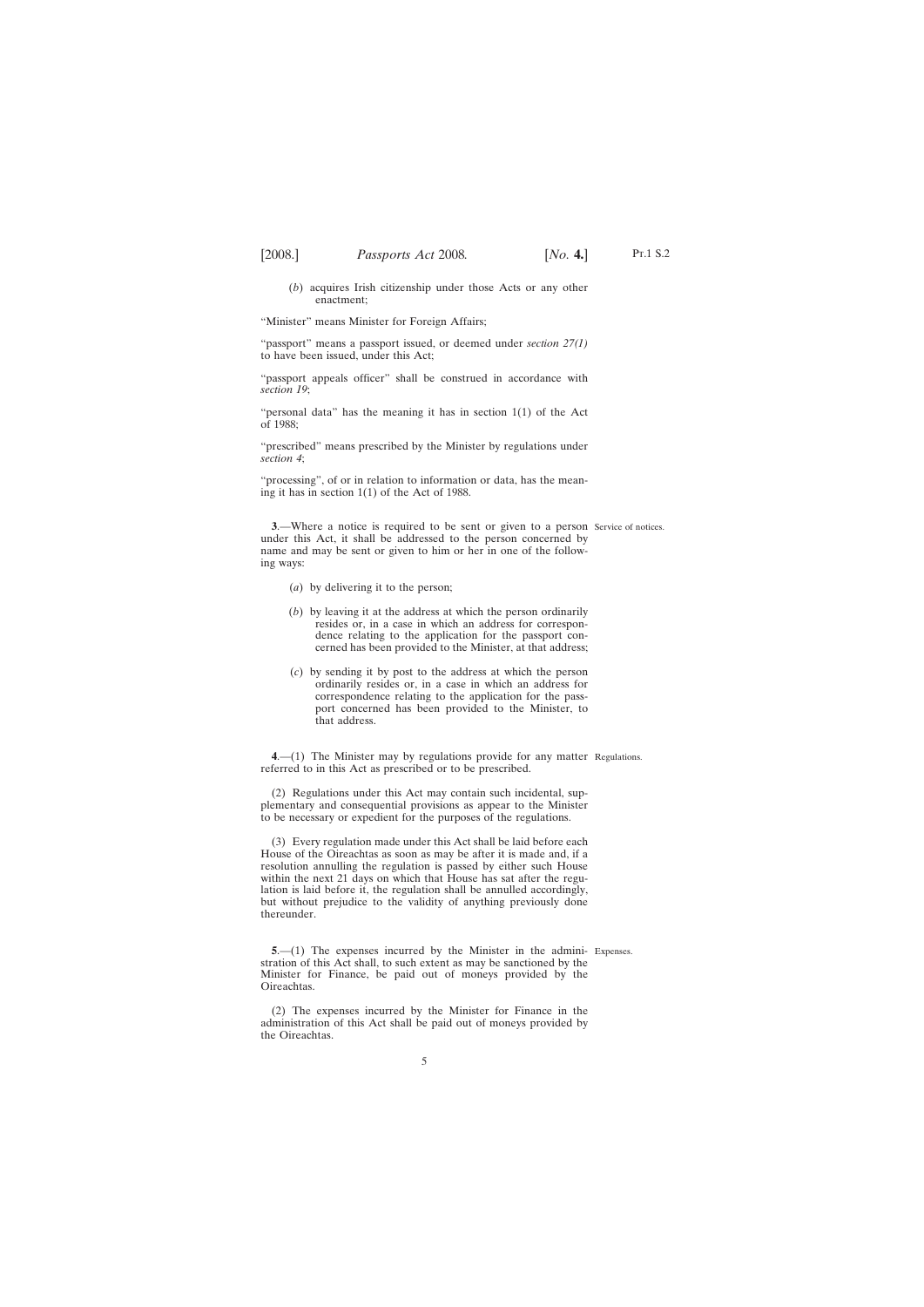### PART 2

### Passports and Emergency Travel Certificates

<span id="page-5-0"></span>Application for passport. **6**.—(1) A person who is an Irish citizen and is, subject to this Act, thereby entitled to be issued with a passport, may apply in that behalf to the Minister in accordance with this section.

> (2) An application for the issue of a passport to a person shall be—

- (*a*) made in such form as may be specified by the Minister for that type of passport,
- (*b*) accompanied by such information and documents in relation to the person as the Minister may require under *section 7*, and
- (*c*) accompanied by the appropriate fee (if any).

(3) An application for the issue of a passport to a child may be made on behalf of the child—

- (*a*) by a parent or guardian of the child,
- (*b*) where the application is one to which *subsection (4)* of *section 14* applies, by the person referred to in that subsection who is authorised by an order of a court in the State to give consent to the issue of a passport to the child, or
- (*c*) where the application is one to which *subsection (6)* of *section 14* applies, by a guardian of the child or any other person who has an interest in the welfare of the child.

(4) An application for the issue of a passport to a person who is suffering from a physical or mental incapacity may be made on his or her behalf by a person duly authorised to act on his or her behalf.

**7**.—(1) Before issuing a passport to a person, the Minister shall be satisfied—

(*a*) that the person is an Irish citizen, and

(*b*) as to the identity of the person.

(2) The Minister may require an applicant for a passport to provide such information as the Minister may require for the purposes of the application and to produce to him or her such documents as he or she considers necessary or expedient to enable him or her to perform the functions of the Minister under this Part.

(3) The Minister may require that information furnished to him or her under this section shall be accompanied by a statutory declaration made or affidavit sworn by the applicant concerned to the effect that, to the best of the applicant's knowledge and belief, the information is correct in every material respect and that the applicant has taken all reasonable steps to ensure the accuracy of the information.

Information and documents to accompany application for passport.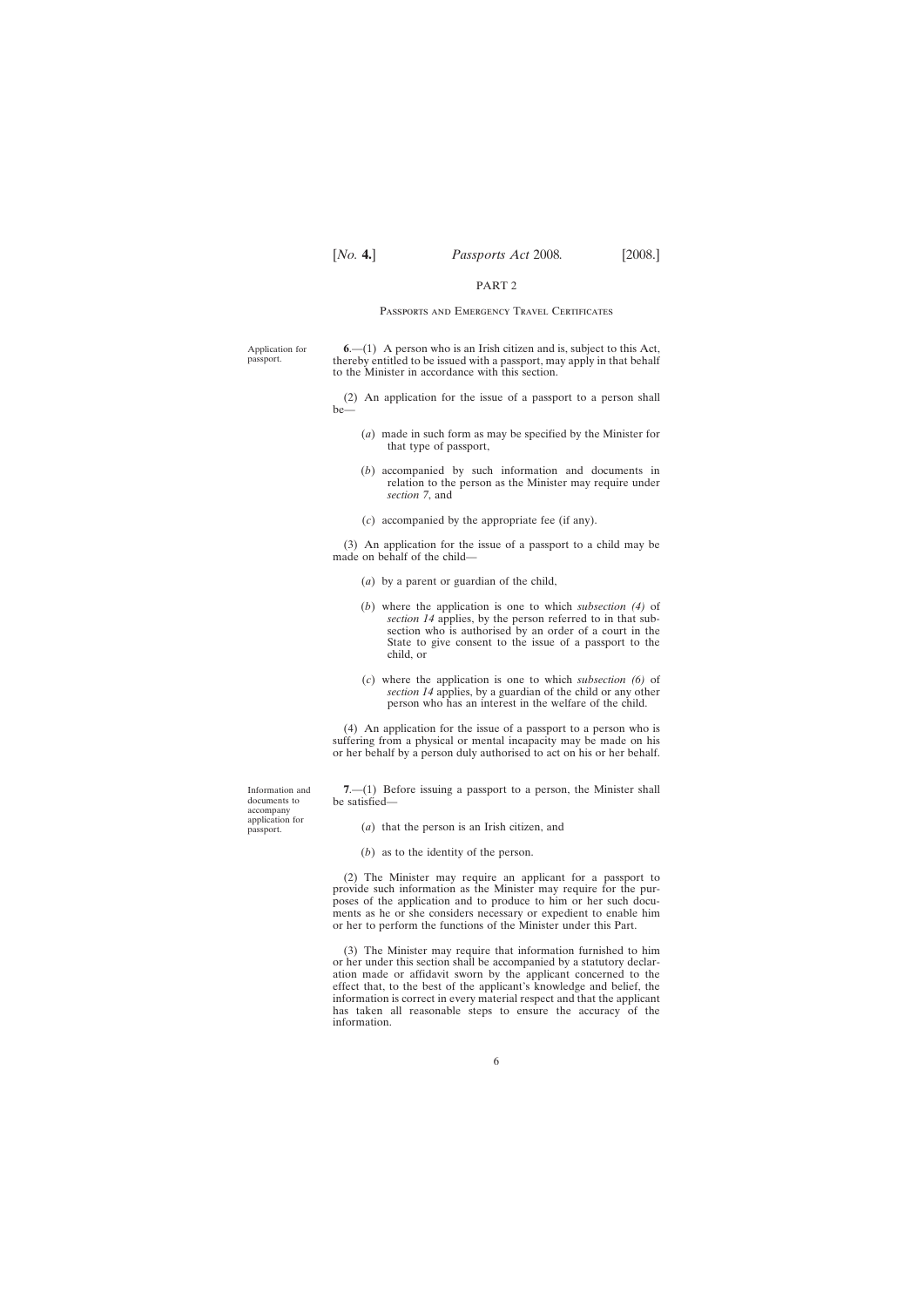<span id="page-6-0"></span>**8**.—(1) Subject to the Data Protection Acts 1988 and 2003, the Processing of Minister may process such personal data, including biometric data, personal data. in respect of an applicant for a passport as are required for the issue of a passport to the applicant and the maintenance of the integrity of the system for issuing passports.

(2) The Minister may, with the consent of the Minister for Finance, make such arrangements, including contractual arrangements, as he or she considers appropriate with such persons as he or she thinks fit for the processing of biometric data in respect of applicants for passports.

**9.** (1) Subject to this Act, the Minister may prescribe periods of Periods of validity validity for passports, and different periods may be prescribed for of passports. different types of passports, for different categories of applicants and for the issue of passports in different circumstances.

(2) If no period of validity is prescribed for a passport under *subsection (1)*, the passport shall be valid for such period as the Minister considers appropriate in the circumstances at the time the passport is issued.

**10**.—(1) Subject to this section and *section 11*, a passport issued Name in which under this Act shall be in the name of the applicant for a passport passport is issued. concerned as it appears in his or her certificate of birth (whether in the English language or the Irish language) or, as may be appropriate, a certificate of naturalisation or other document produced by him or her to the Minister as evidence of Irish citizenship.

(2) Subject to this Act, the Minister may, if so requested by an applicant for a passport who is or was married, issue a passport to him or her in his or her name that incorporates the surname of his or her spouse or former spouse, as the case may be, in place of, or in addition to, the surname of the applicant.

(3) The Minister shall, if an applicant for a passport applies to have a passport issued to him or her in a name (in this section referred to as "the new name") other than the one referred to in *subsection (1)* or *(2)* or, if appropriate, the name entered in the passport last previously issued to him or her, require the applicant to produce to the Minister such evidence as appears to him or her to be satisfactory of the use by the applicant of the new name before a passport may be issued to the applicant in that name.

(4) If an applicant for a passport in the circumstances referred to in *subsection (3)* produces evidence to the satisfaction of the Minister of the use by him or her of the new name for a period of not less than 2 years prior to the date of the application, the Minister may, subject to this Act, issue a passport to the applicant in that name.

(5) If an applicant for a passport in the circumstances referred to in *subsection (3)* does not produce evidence to the satisfaction of the Minister of the use by him or her of the new name for a period of not less than 2 years prior to the date of the application, the Minister may, subject to this Act, issue a passport to the applicant in that name and enter the name of the applicant referred to in *subsection (1)* or *(2)* or, if appropriate, that entered in the passport last previously issued to him or her as an observation in the passport and that entry shall remain there for a period of not less than 2 years.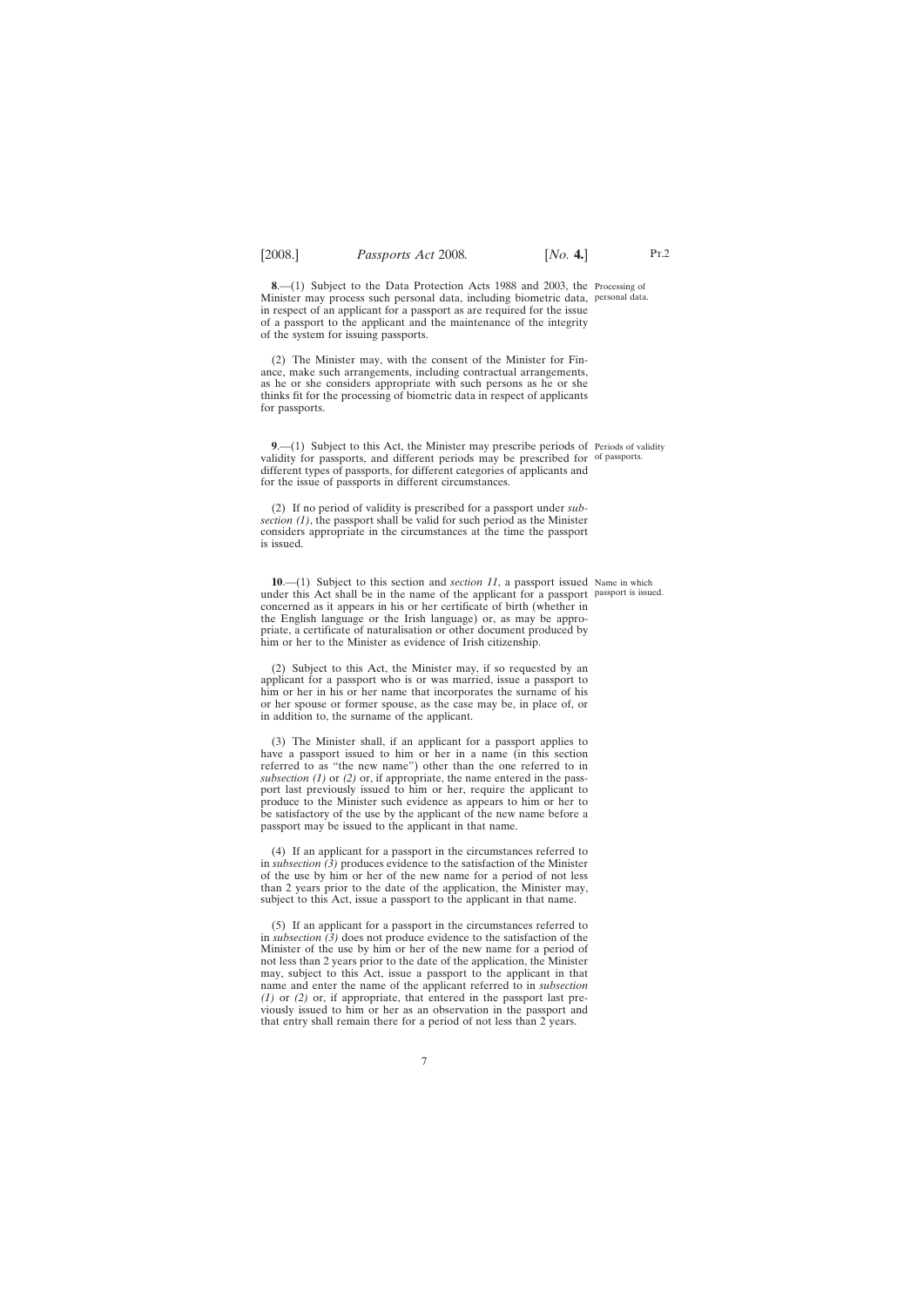<span id="page-7-0"></span>Gender reassignment.

- **11**.—(1) An applicant for a passport—
	- (*a*) who has undergone, or is undergoing, treatment or procedures or both to alter the applicant's sexual characteristics and physical appearance to those of the opposite sex (in this section referred to as "the new sex"), and
	- (*b*) if the applicant is using a name (in this section referred to as "the new name") other than the one referred to in *subsection (1)* or *(2)* of *section 10* or, if appropriate, the name entered in the passport last previously issued to the applicant,

may apply to the Minister to have the passport issued to the applicant in the new name, if appropriate, and to have the new sex of the applicant entered in it.

(2) Where an applicant for a passport referred to in *subsection (1)* produces to the Minister—

- (*a*) evidence (including medical evidence from a registered medical practitioner) to the satisfaction of the Minister to confirm that the applicant has undergone, or is undergoing, treatment or procedures or both to alter the applicant's sexual characteristics and physical appearance to those of the new sex, and
- (*b*) if appropriate, evidence to the satisfaction of the Minister of the use by the applicant of the new name,

the Minister may, subject to this Act, issue a passport to the applicant in the new name, if appropriate, and in which the new sex of the applicant is entered.

(3) The issue of a passport to a person in accordance with this section does not—

- (*a*) confer any right or entitlement on the person that is not connected with the purposes of this Act, or
- (*b*) affect any right, entitlement, duty or obligation arising under statute or otherwise.
- (4) In this section "registered medical practitioner" means—
	- (*a*) a person who is registered in the General Register of Medical Practitioners established under section 26 of the Medical Practitioners Act 1978, or
	- (*b*) in the case of a person outside the State, a person who is entitled under the law of the place where the person is to practise medicine in that place.

**12**.—(1) The Minister shall refuse to issue a passport to a person if—

- (*a*) the Minister is not satisfied that the person is an Irish citizen,
- (*b*) the Minister is not satisfied as to the identity of the person,

8

Refusal to issue passport.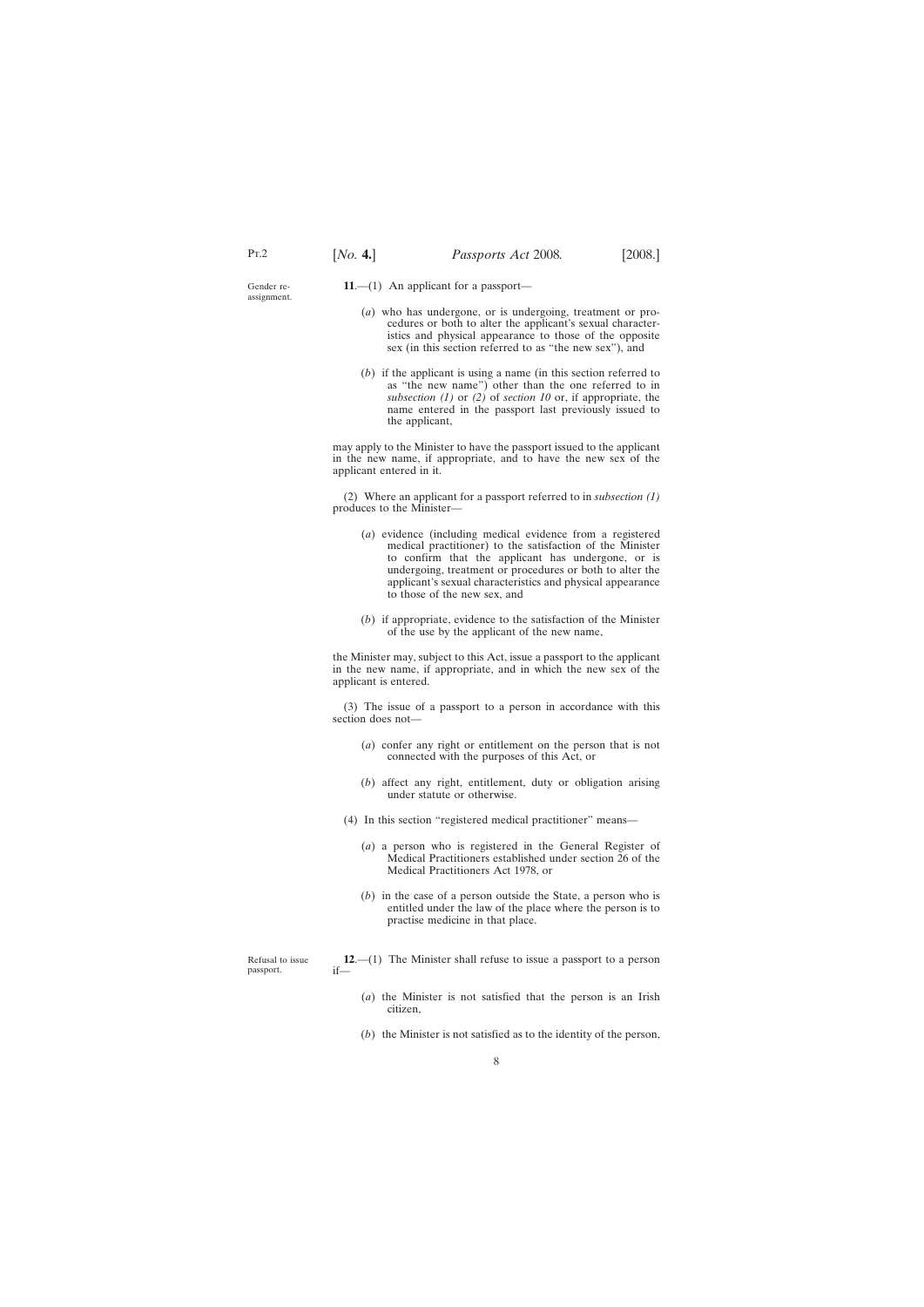<span id="page-8-0"></span>

- Pt.2 S.12
- (*c*) the person would be likely in the opinion of the Minister, after consultation, where appropriate, with the Minister for Justice, Equality and Law Reform or the Minister for Defence or both, to engage in conduct that—
	- (i) might prejudice national security or the security of another state,
	- (ii) might endanger public safety or order,
	- (iii) would be contrary to the common good, or
	- (iv) might endanger that person or others,
- (*d*) the Minister has been notified by the Courts Service that a court in the State has ordered the person (including by way of a condition of a recognisance entered into by the person admitting him or her to bail under the Bail Act 1997) to surrender any passport in his or her possession or, if he or she is not in possession of a passport, to refrain from applying for a passport for so long as the order is in force,
- (*e*) in connection with the application concerned for the issue of a passport, a person (whether or not the applicant)—
	- (i) knowingly or recklessly provides information or documents that are false or misleading in a material respect, or
	- (ii) makes a statutory declaration, or swears an affidavit, that is false knowing it to be false or being reckless as to whether it is false,
- (*f*) the person is a child and *section 14* is not complied with in relation to the issue of a passport to the child, or
- (*g*) the Minister has been notified by the Courts Service that an order has been made to require the surrender of any child's passport or to require any person to refrain from applying for a passport for any child so long as the order is in force.
- (2) The Minister may refuse to issue a passport to a person if—
	- (*a*) the application for the issue of a passport to the person does not comply with *section 6*, or
	- (*b*) the person holds a valid passport and there is no sufficient reason, in the opinion of the Minister, to issue another passport to him or her.

(3) Where the Minister refuses to issue a passport to a person under this section, the Minister shall inform the person by notice in writing of the decision and the grounds for the refusal.

**13.**—(1) The Minister may enter in a passport such information Use of information provided to him or her by an applicant in connection with an appli-and form of cation for a passport, including biometric data, as the Minister con- passports. siders necessary to identify the applicant in whatever form the Minister considers appropriate having regard to relevant international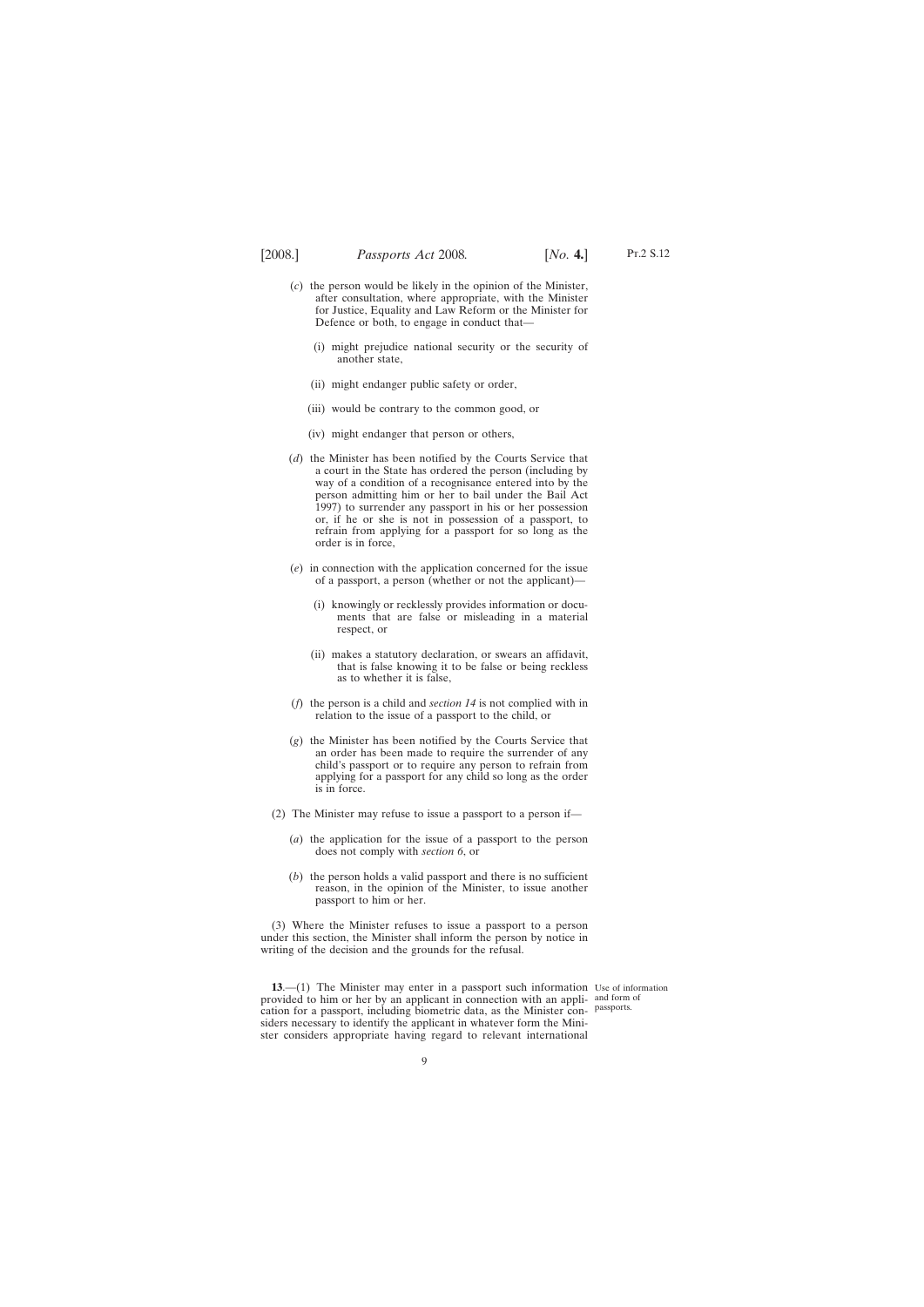standards and practice regarding the issue and form of passports generally.

(2) A passport shall be in such form as the Minister approves.

<span id="page-9-0"></span>Passports for children.

**14**.—(1) Subject to this section, the Minister shall, before issuing a passport to a child, be satisfied on reasonable grounds that each person who is a guardian of the child consents to the issue of a passport to the child.

(2) If a parent of a child is not a guardian of the child, the Minister shall, in determining whether to issue a passport to the child without the consent to such issue of that parent of the child, have regard to the circumstances of the case in so far as they are known to the Minister.

(3) Subject to this Act, the Minister may issue a passport to a child without the consent to such issue of a guardian of the child if a court in the State makes an order directing that a passport may be issued to the child without the consent to such issue of that guardian of the child.

(4) If a court in the State makes an order under any enactment which authorises a person other than a guardian of the child (including the Health Service Executive) to give consent to the issue of a passport to the child, the Minister may, subject to this Act and for so long as the order is in force, issue a passport to the child in accordance with the order.

(5) Subject to this Act, the Minister may, on application in that behalf to him or her in accordance with *section 6* by a guardian of a child, issue a passport to the child without the consent to such issue of the other guardian of the child if it is not practicable or appropriate, by reason of the fact that the first-mentioned guardian and the child are ordinarily resident outside the State, for that guardian of the child to obtain an order of a court in the State directing that a passport may be issued to the child without the consent to such issue of the other guardian of the child and the Minister is satisfied that—

- (*a*) having regard to all the circumstances of the case, including whether or not that other guardian of the child has notified the Minister in writing that he or she objects to the issue of a passport to the child, and
- (*b*) for the purpose of securing the welfare of the child,

a passport should be issued to the child.

(6) Subject to this Act, the Minister may, on application in that behalf to him or her in accordance with *section 6* by a guardian of the child or any other person who has an interest in the welfare of the child, issue a passport to the child without the consent to such issue of the other guardian or, if appropriate, any of the guardians of the child if the Minister is satisfied that—

- (*a*) there exist in relation to the child exceptional circumstances involving an immediate and serious risk of harm to his or her life, health or safety requiring him or her to undertake travel for which a passport is required, and
- (*b*) for the purpose of securing the welfare of the child,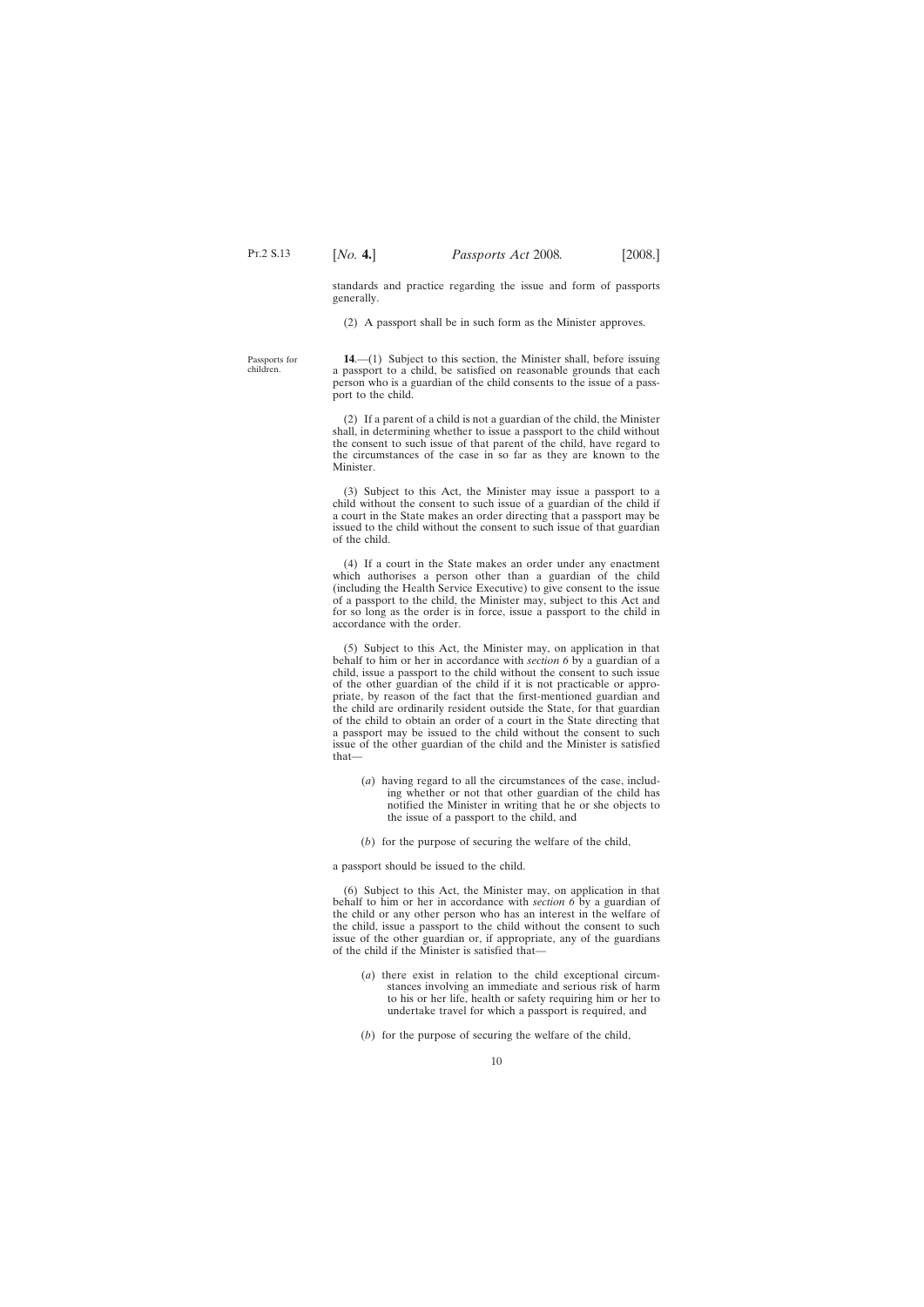<span id="page-10-0"></span>a passport should be issued to the child.

(7) A passport issued under *subsection (6)* shall be valid for such period as the Minister considers appropriate in the circumstances.

(8) The Minister may, for the purposes of *subsection (1)*, regard a consent given in writing by a guardian of a child to the issue of a passport to the child as being the consent of that guardian of the child to the issue of a passport to the child at any time or times after the consent is given until the child attains full age, unless that guardian of the child revokes the consent by notification in writing to the Minister.

(9) Notwithstanding *subsection (8)*, the Minister shall require one guardian of a child who applies to the Minister for the issue of a passport to the child to give consent in writing to such issue.

**15.—(1)** Subject to this Act, the Minister may, on application in Emergency travel that behalf to him or her in accordance with *section 6*, issue a pass-facilities.port (in this section referred to as an "emergency passport") to a person if the Minister is satisfied that—

- (*a*) a passport that was issued to the person has been lost, stolen or damaged or is temporarily unavailable or the person does not hold a valid passport,
- (*b*) the person provides evidence of his or her intention to undertake travel immediately for which a passport is required, and
- (*c*) by reason of the circumstances of urgency in relation to the application, there is insufficient time in which to issue a passport other than an emergency passport to the person.

(2) The Minister may, on application in that behalf to him or her in accordance with this section, issue an emergency travel certificate (in this section referred to as an "emergency travel certificate") to a person where—

- (*a*) there is reasonable cause to believe that the person is or may be an Irish citizen,
- (*b*) there is reasonable cause to believe that—
	- (i) a passport that was issued to the person has been lost, stolen or damaged or is temporarily unavailable, or
	- (ii) the person does not hold a valid passport,

and

(*c*) the person provides evidence of his or her intention to undertake travel immediately, but, by reason of the circumstances of urgency in relation to the application, the person is unable to comply with the requirements of this Act regarding the issue of a passport to him or her.

(3) An application for the issue of an emergency travel certificate to a person shall be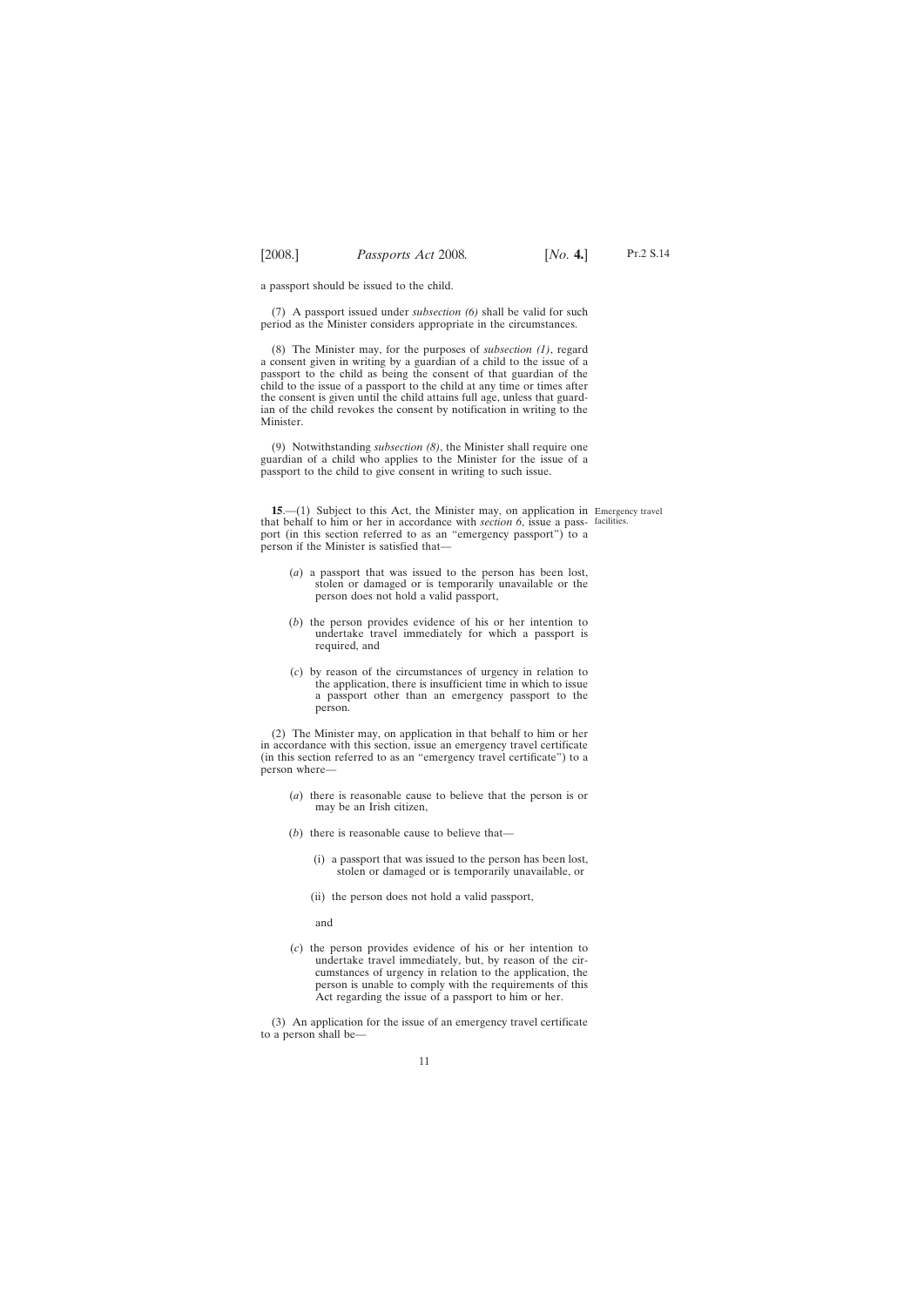Diplomatic and official passports.

- <span id="page-11-0"></span>(*a*) made in such form as may be specified by the Minister, and
- (*b*) accompanied by such information and documents in relation to the person as the Minister may require for the purposes of the application.

(4) An application for the issue of an emergency travel certificate may be made on behalf of—

- (*a*) a child, by a parent or guardian of the child, and
- (*b*) a person who is suffering from a physical or mental incapacity, by a person duly authorised to act on his or her behalf.

(5) An emergency passport shall be valid for such period of less than one year as the Minister considers appropriate.

(6) An emergency travel certificate shall be valid for such period as the Minister considers appropriate to enable the person in respect of whom the certificate is issued to undertake the journey in respect of which it is issued.

**16**.—(1) The Minister may, on application in that behalf to him or her in accordance with *section 6* by a person who is entitled in accordance with this Act to be issued with a passport, issue a diplomatic passport to the person if he or she is—

- (*a*) an officer of the Minister of diplomatic rank, or
- (*b*) a person, or one of a class of persons, to whom the Minister considers it appropriate to issue such a passport,

for the purpose of facilitating him or her to travel abroad in connection with the performance of official duties.

(2) The Minister may, on application in that behalf in accordance with *section 6* by a person who is entitled in accordance with this Act to be issued with a passport, issue an official passport to the person for the purpose of facilitating him or her to travel abroad in connection with the performance by him or her of official duties on behalf of the State.

(3) An application for an official passport under *subsection (2)* shall not be granted unless it is approved, and submitted to the Minister on behalf of the applicant, by a Department of State.

(4) In this section—

"diplomatic passport" means a passport that is so described on its face thereby indicating that the person to whom it is issued is an officer of the Minister of diplomatic rank or a person falling under subsection  $(1)(b)$  and which records the office held or the position occupied by that person;

"official passport" means a passport that is so described on its face thereby indicating that the person to whom it is issued is a person who is performing official duties on behalf of the State and which records the office held or the position occupied by that person.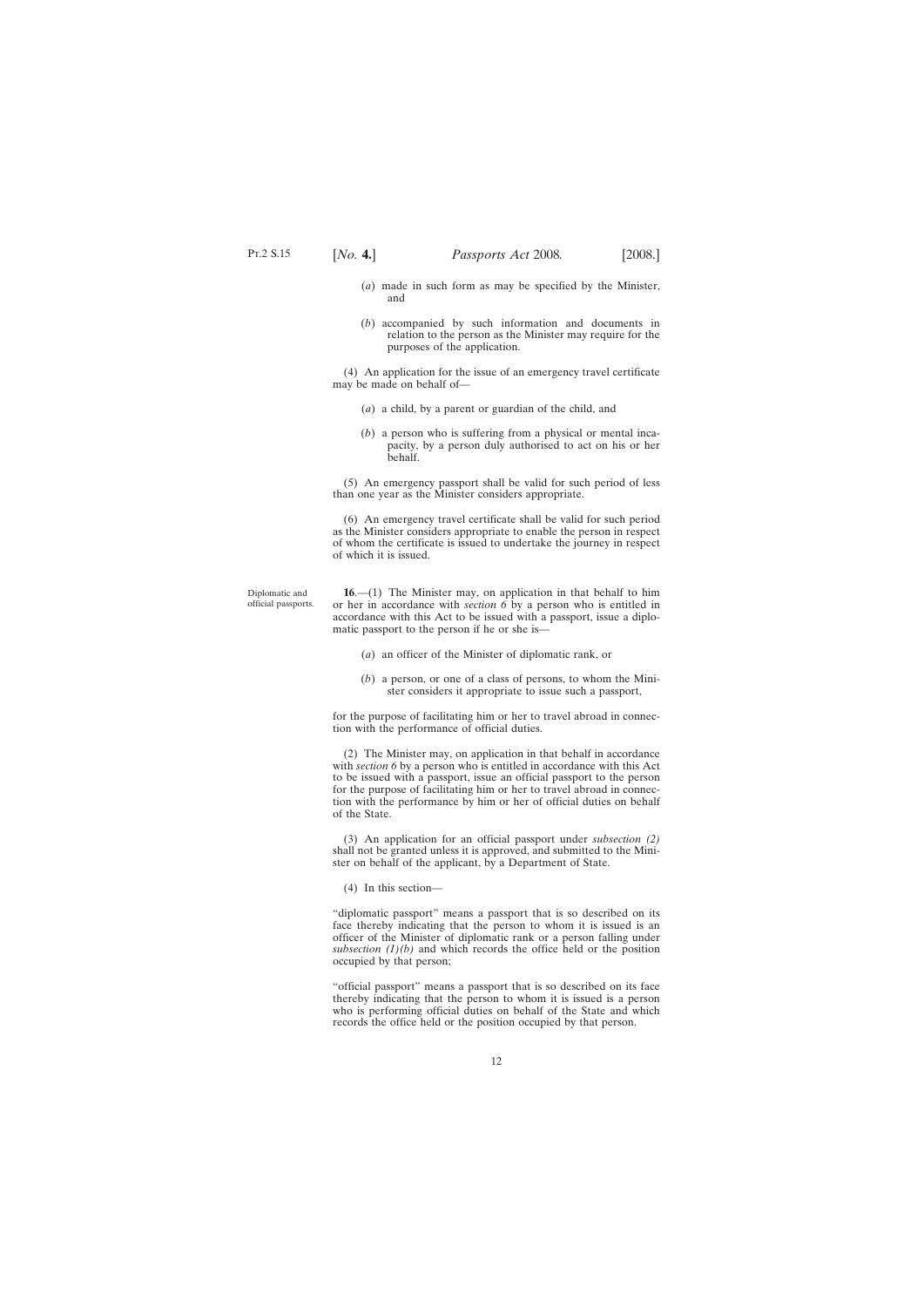<span id="page-12-0"></span>**17.**—(1) If a person to whom a passport is issued believes that the Procedures for lost passport has been lost or stolen, he or she shall notify the Minister or stolen passports. and an Garda Síochána of the loss or theft as soon as practicable.

(2) Where a person notifies the Minister under *subsection (1)* that a passport issued to him or her has been lost or stolen, the Minister may—

- (*a*) enquire into the circumstances of the loss or theft and require the person to provide such information as the Minister considers necessary regarding those circumstances, and
- (*b*) subject to this Act and on application in that behalf to him or her in accordance with *section 6*, issue another passport or an emergency travel certificate, as may be appropriate, to the person.
- **18.**—(1) The Minister may cancel a passport issued to a person Cancellation and if—

surrender of passports.

- (*a*) the Minister becomes aware of a fact or a circumstance, whether occurring before or after the issue of the passport, that would have required or permitted him or her to refuse under *section 12* to issue the passport to the person had the Minister been aware of the fact or the circumstance before the passport was issued,
- (*b*) the Minister is informed by the Minister for Justice, Equality and Law Reform that the Irish citizenship of the person (a naturalised person) has been revoked by that Minister of the Government or that the person has renounced Irish citizenship,
- (*c*) the Minister, after consultation, where appropriate, with the Minister for Justice, Equality and Law Reform or the Minister for Defence or both, is of opinion that the person is likely to engage in conduct that falls under any one or more of *subparagraphs (i)* to *(iv)* of *section 12(1)(c)*,
- (*d*) in the case of a passport issued to a child under *subsection (5)* or *(6)* of *section 14*, the Minister becomes aware of a fact or a circumstance in relation to which he or she is satisfied that, for the purpose of securing the welfare of the child, the passport should be cancelled,
- (*e*) the Minister is notified that the passport is, without lawful authority or reasonable excuse, in the possession or control of another person, or
- (*f*) the Minister is notified by the person, or by another person duly authorised to act on his or her behalf, that the passport has been lost or stolen.

(2) Where a passport issued to a person is cancelled under *subsection (1)*, the Minister shall inform the person by notice in writing of the cancellation and the grounds for it.

(3) Where a passport issued to a person is cancelled under *subsection (1)*, the person shall, if he or she is in possession or control of the passport, surrender it as soon as practicable to the Minister.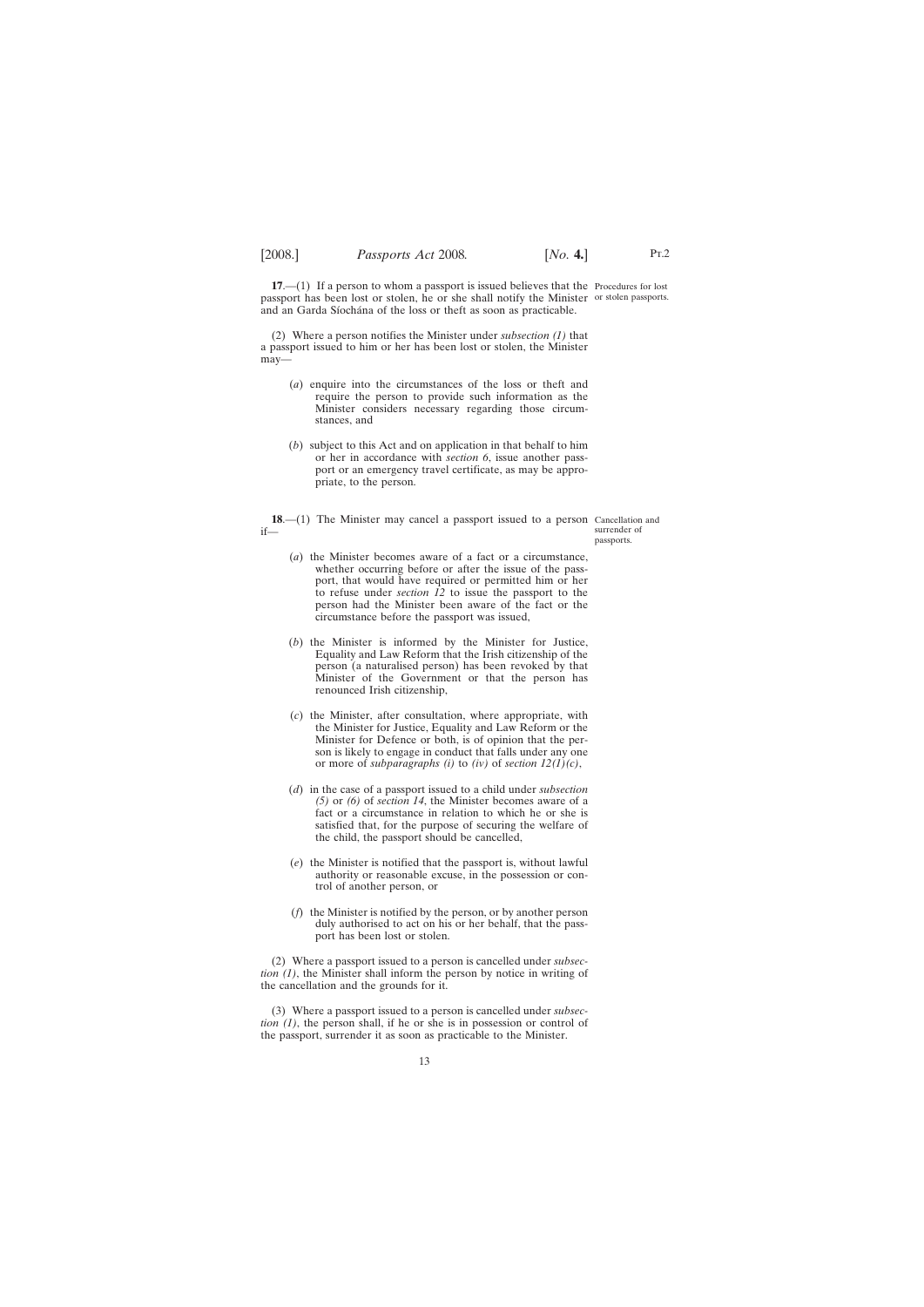<span id="page-13-0"></span>(4) Where a passport is cancelled under *subsection (1)*, the Minister may, if appropriate, require by notice in writing the person who is in possession or control of the passport to surrender it to the Minister within such period as may be specified in the notice.

(5) A person who, without lawful authority or reasonable excuse, has a passport other than a passport that was issued to him or her in his or her possession or control shall, as soon as practicable, surrender it to the Minister or deliver it to a Garda Síochána station.

(6) An applicant for a passport shall, if so required by the Minister, surrender a passport that was issued to him or her (whether or not it is valid) to the Minister before another passport may be issued to him or her.

(7) A reference to a passport in this section includes a reference to a document which was issued as a passport by the Minister before the commencement of *sections 6* and *7* and which had ceased to be valid before the commencement of *section 27(1)*.

**19**.—(1) A person who, in relation to an application for the issue of a passport to him or her, is dissatisfied with a decision of the Minister under *paragraph (b)*, *(c)*, *(d)*, *(e)*, *(f) or (g)* of *subsection (1)*, or *subsection (2)*, of *section 12* may appeal the decision to a passport appeals officer.

(2) A person who, in relation to the cancellation of a passport issued to him or her, is dissatisfied with a decision of the Minister under *paragraph (a)* (other than a decision on the ground that the person is not an Irish citizen), *(c)*, *(d)*, *(e)* or *(f)* of *section 18(1)* may appeal the decision to a passport appeals officer.

(3) A person who is entitled to apply for the issue of a passport on behalf of another person under *section 6* may appeal a decision of the Minister referred to in *subsection (1)* or *(2)* on behalf of that other person.

(4) The Minister may appoint one or more persons who, in the opinion of the Minister, have knowledge or experience relating to the issue of passports, to be a passport appeals officer (in this Act referred to as "a passport appeals officer").

(5) A passport appeals officer shall hold office for a term of 3 years.

(6) A passport appeals officer shall be paid such remuneration (if any) and such allowances for expenses as the Minister, with the consent of the Minister for Finance, may from time to time determine.

- (7) A passport appeals officer may—
	- (*a*) resign from office by letter addressed to the Minister and the resignation shall take effect on the date on which the Minister receives the letter,
	- (*b*) be removed from office by the Minister but only if, in the opinion of the Minister, he or she has become incapable through ill-health of effectively performing his or her functions under this Act or has committed stated misbehaviour.

Appeals.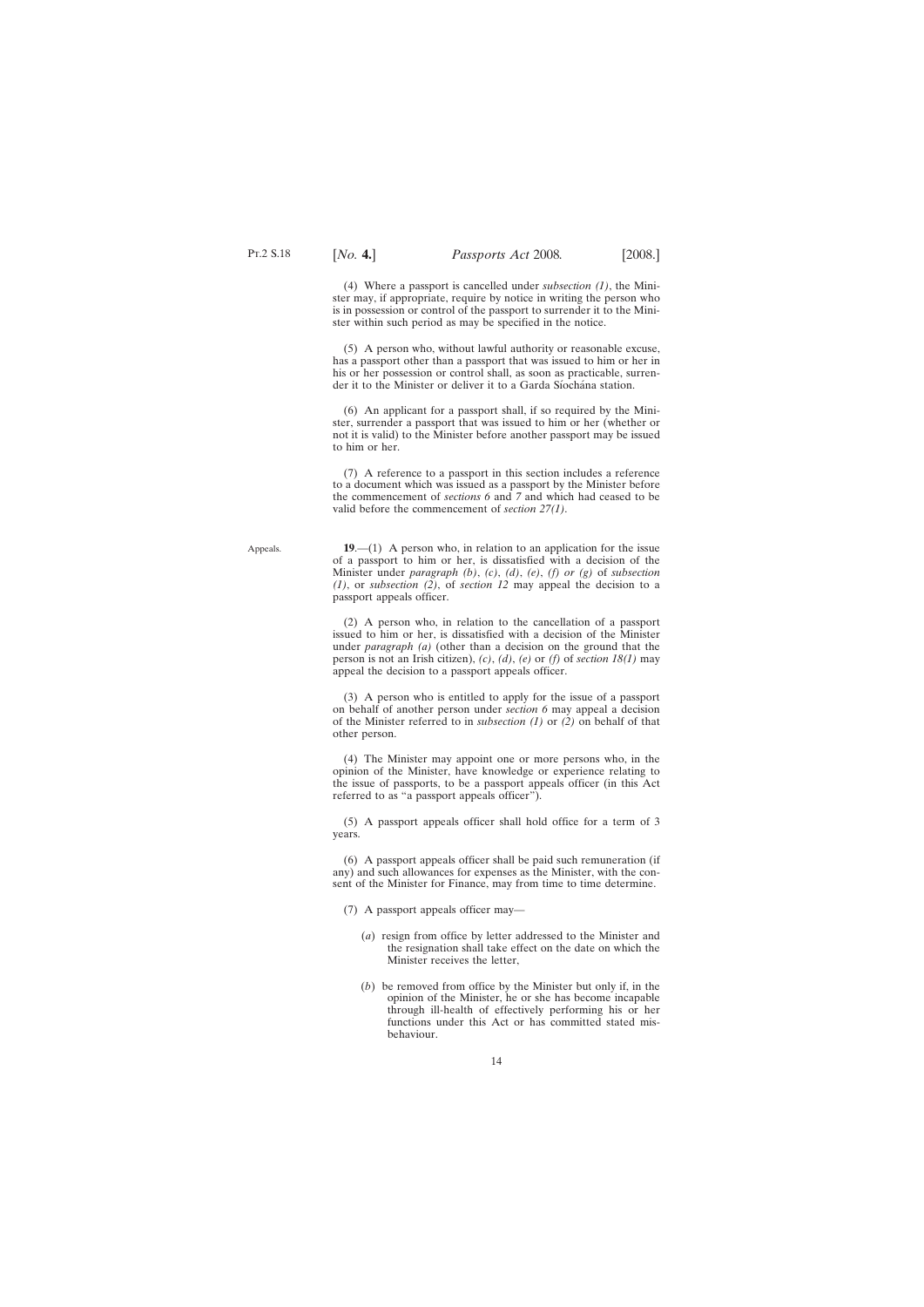Pt.2 S.19

<span id="page-14-0"></span>(8) A passport appeals officer shall be independent in the performance of his or her functions under this Act.

(9) An appeal under this section shall be made in writing to a passport appeals officer and shall be accompanied by a statement of the grounds relied on by the appellant.

(10) The passport appeals officer shall forward a copy of the appellant's statement under *subsection (9)* to the Minister.

(11) The Minister shall furnish observations in writing relating to the grounds of appeal to the passport appeals officer and a copy of such observations to the appellant concerned and the appellant shall be afforded an opportunity to reply thereto.

(12) A passport appeals officer may, in determining an appeal under this section—

- (*a*) confirm the decision of the Minister, or
- (*b*) recommend that the decision of the Minister should be set aside,

and he or she shall inform the Minister and the appellant concerned by notice in writing of his or her determination and the reasons for it.

(13) Where the Minister does not accept the recommendation of a passport appeals officer under *subsection (12)(b)*, the Minister shall inform the passport appeals officer and the appellant concerned by notice in writing and of the reasons for so doing.

(14) An appellant may withdraw an appeal under this section by sending a notice of withdrawal to the passport appeals officer.

(15) The Minister may prescribe time limits for the making and determination of appeals under this section and such ancillary, supplemental or consequential matters as may be necessary for giving full effect to this section.

**20**.—(1) A person who, whether in the State or elsewhere— Offences.

- (*a*) in connection with an application for the issue of a passport (whether or not to himself or herself or another person), provides information or documents that are, and that he or she knows or believes to be or is reckless as to whether they are, false or misleading in a material respect,
- (*b*) has, without lawful authority or reasonable excuse, in his or her possession or control a passport that is, and that he or she knows or believes to be, a false passport,
- (*c*) uses, or attempts to use, a passport that was not issued to him or her, knowing or believing that it was not issued to him or her, as evidence of identity or citizenship (in either case, whether or not in connection with travel abroad),
- (*d*) uses, or attempts to use, a passport that is, and that he or she knows or believes to be, a false passport as evidence of identity or citizenship (in either case, whether or not in connection with travel abroad),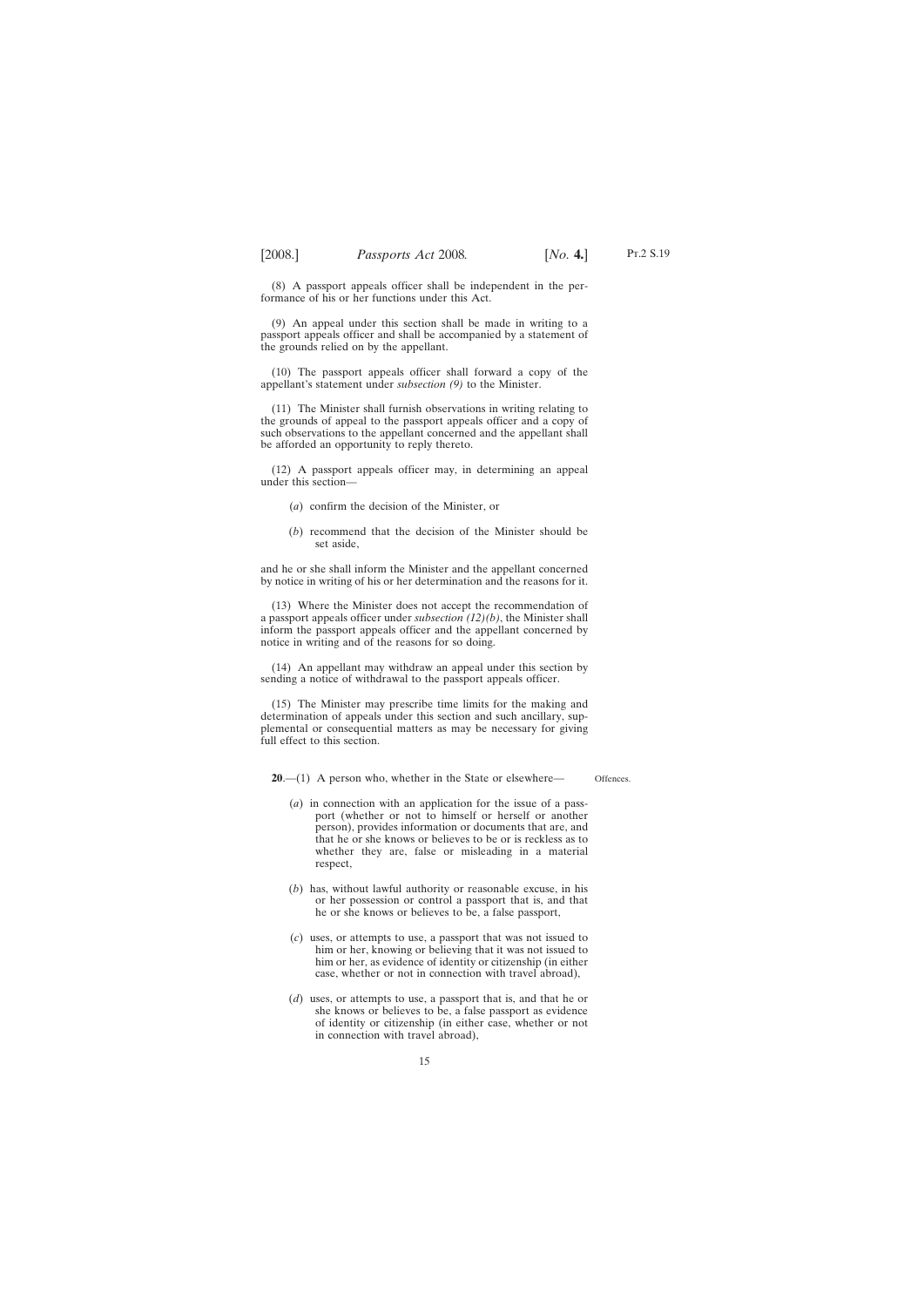- (*e*) uses, or attempts to use, a passport that has been cancelled, or is required to be surrendered to the Minister, under *section 18*, knowing or believing that the passport has been so cancelled or is required to be so surrendered, as evidence of identity or citizenship (in either case, whether or not in connection with travel abroad),
- (*f*) permits—
	- (i) a passport that was issued to him or her, or
	- (ii) a passport other than a passport that was issued to him or her that he or she has in his or her possession or control,

to be falsely used by another person as evidence of that person's identity or citizenship (in either case, whether or not in connection with travel abroad), or is reckless regarding such use by another person of the passport,

- (*g*) sells, or attempts to sell, a passport (whether or not a passport that was issued to him or her),
- (*h*) wilfully damages or destroys a passport (whether or not a passport that was issued to him or her),
- (*i*) knowingly makes, or attempts to make, a passport that is false,
- (*j*) without lawful authority or reasonable excuse, makes or has in his or her possession or control a machine, stamp, implement, paper or any other material, which to his or her knowledge is or has been specially designed or adapted for the making of a passport that is false with the intention that it would be so used, or
- (*k*) is required by *subsection (3)*, *(4)* or *(5)* of *section 18* to surrender a passport to the Minister, or is required in the alternative by the said *subsection (5)* to deliver a passport to a Garda Síochána station, but, without reasonable excuse, does not do so in accordance with the requirement,

is guilty of an offence.

(2) A person who uses, or attempts to use, a passport that was not issued to him or her, knowing that it was not issued to him or her, so as to represent himself or herself to be of a particular age for the purpose of being admitted to or allowed to be in the bar of—

- (*a*) a licensed premises during certain hours of the day in accordance with the Licensing Acts 1833 to 2004, or
- (*b*) the premises of a club registered under the Registration of Clubs Acts 1904 to 2004 during certain hours of the day in accordance with those Acts,

is guilty of an offence.

(3) A person guilty of an offence under *paragraph (b)*, *(c)*, *(h)*, *(j)* or *(k)* of *subsection (1)* is liable on conviction on indictment to a fine not exceeding  $\epsilon$ 10,000 or imprisonment for a term not exceeding 5 years or both.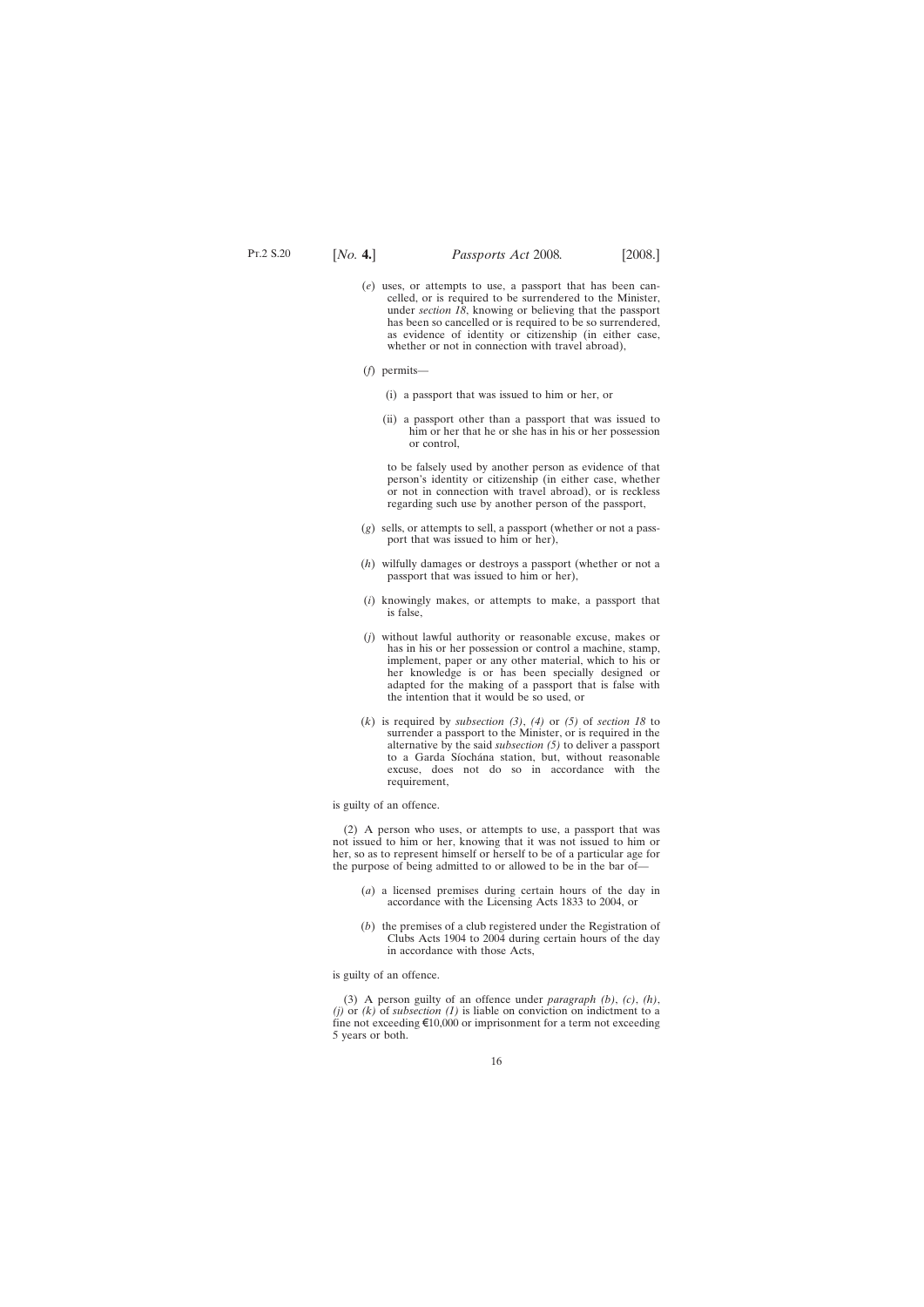<span id="page-16-0"></span>(4) A person guilty of an offence under *paragraph (a)*, *(d)*, *(e)*, *(f)*, *(g)* or *(i)* of *subsection (1)* is liable on conviction on indictment to a fine or imprisonment for a term not exceeding 10 years or both.

(5) A person guilty of an offence under *subsection (2)* is liable on summary conviction to a fine not exceeding  $\epsilon$ 500.

(6) In this section—

"bar" and "licensed premises" have the meanings they have in the Intoxicating Liquor Act 2003;

"false passport" means—

- (*a*) a passport that is false, or
- (*b*) a passport that is issued following the provision in connection with the application for the passport of information or documents that are false or misleading in a material respect;

"false" and "making", in relation to a passport, have the meanings assigned to them by *section 21*.

(7) A reference to a passport in this section (other than *subsection (1)(a)*) and *section 21* includes a reference to a document which was issued as a passport by the Minister before the commencement of *sections 6* and *7* and which had ceased to be valid before the commencement of *section 27(1)*.

**21**.—(1) A passport is false for the purposes of *section 20* if it—

Meaning of "false" and "making".

- (*a*) purports to have been issued by the Minister who did not in fact issue it,
- (*b*) purports to have been issued containing the data (including biometric data) that it contains by the Minister who did not in fact issue it containing those data (including biometric data), or
- (*c*) purports to have been altered in any respect by the Minister who did not in fact alter it in that respect.

(2) A person shall be treated for the purposes of *section 20* as making a passport that is false if he or she alters a passport so as to make it false in any respect (whether or not it is false in some other respect apart from that alteration).

**22.** (1) The District Court may try summarily a person charged Summary trial of with an offence under any paragraph of *section 20(1)* if offences.

- 
- (*a*) the Court is of opinion that the facts proved or alleged constitute a minor offence fit to be tried summarily,
- (*b*) the accused, on being informed by the Court of his or her right to be tried with a jury, does not object to being tried summarily, and
- (*c*) the Director of Public Prosecutions consents to the accused being tried summarily for the offence.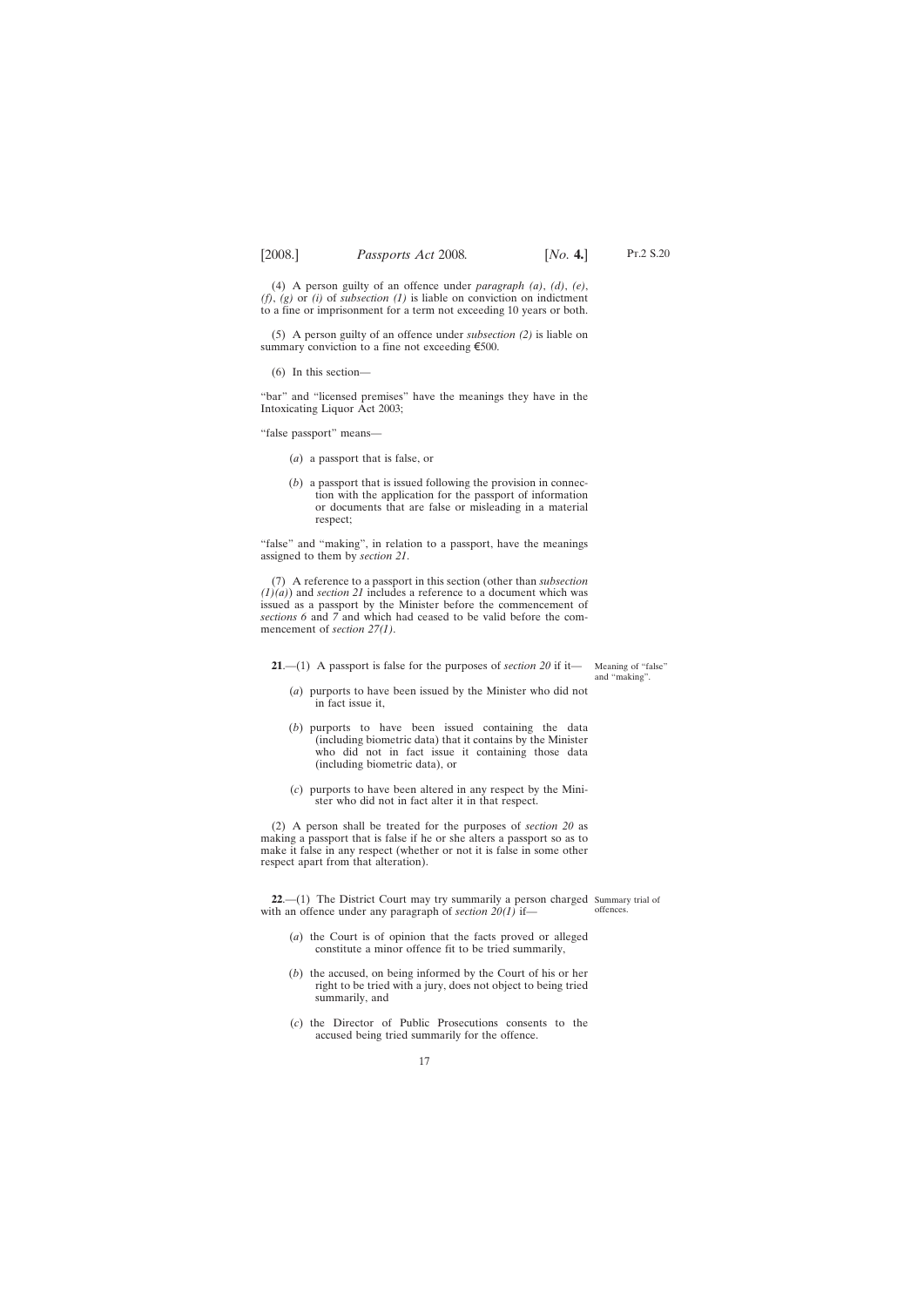<span id="page-17-0"></span>Pt.2 S.22

(2) A person guilty of an offence under *subsection (1)* shall be liable to a fine not exceeding  $\epsilon$ 5,000 or imprisonment for a term not exceeding 12 months or both.

Proceedings relating to offences committed outside State.

**23**.—(1) Proceedings for an offence under any paragraph of *section 20(1)* in relation to an act committed, or an omission made, outside the State may be taken in any place in the State and the offence may for all incidental purposes be treated as having been committed in that place.

(2) Where a person is charged with an offence referred to in *subsection (1)*, no further proceedings in the matter (other than any remand in custody or on bail) may be taken except by or with the consent of the Director of Public Prosecutions.

**24**.—(1) Where an offence under any paragraph of *section 20(1)* is committed by a body corporate and is proved to have been committed with the consent, connivance or approval of, or to have been attributable to any wilful neglect on the part of, any person, being a director, manager, secretary or other officer of the body corporate or a person who was purporting to act in any such capacity, that person, as well as the body corporate, shall be guilty of an offence and shall be liable to be proceeded against and punished as if he or she were guilty of the first-mentioned offence.

(2) Where the affairs of a body corporate are managed by its members, *subsection (1)* shall apply in relation to the acts and defaults of a member in connection with his or her functions of management as if he or she were a director or manager of the body corporate.

**25**.—The Schedule to the Bail Act 1997 is amended by the insertion of the following after paragraph 18:

### "*Offences relating to passports.*

18A. An offence under any paragraph of section *20(1)* of the *Passports Act 2008*.".

**26**.—A passport shall remain the property of the Minister at all times.

Saver.

**27**.—(1) A passport issued by the Minister before the commencement of *sections 6* and *7* that is valid shall be deemed to have been issued under this Act and it shall, subject to this Act, continue to be valid after such commencement for the unexpired period of its validity.

(2) The provision of passport facilities for a child by way of an entry in a passport issued by the Minister to a parent or guardian of the child before 1 October 2004 shall be valid until—

(*a*) the passport concerned ceases to be valid,

- (*b*) the child reaches 16 years of age, or
- (*c*) a passport is issued to the child,

Liability for offences by bodies corporate.

Amendment of Schedule to Bail Act 1997.

Passports to remain property of Minister.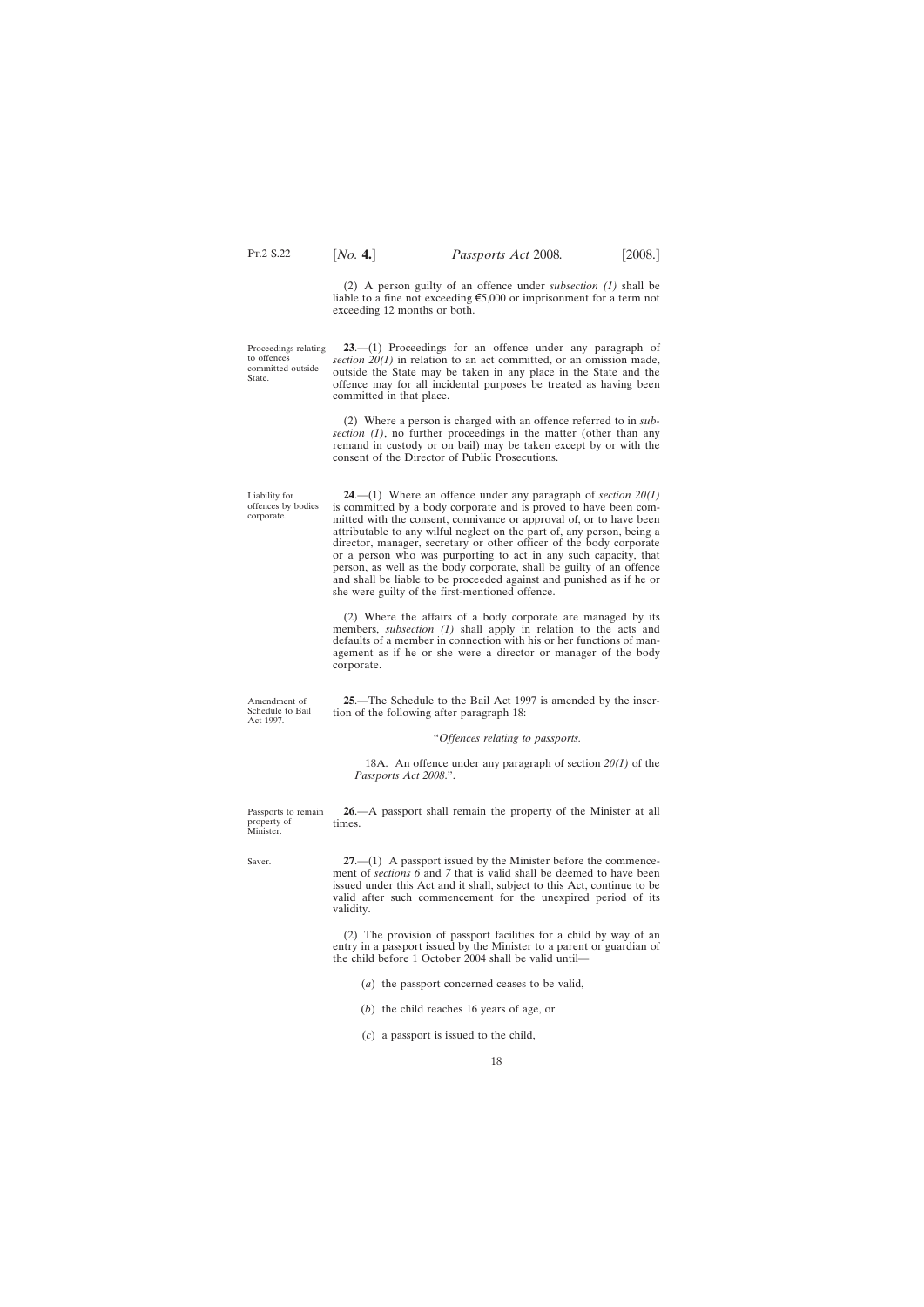<span id="page-18-0"></span>whichever occurs first.

(3) An application to the Minister for the issue of a passport to a person made before the commencement of *sections 6* and *7* that was not determined before that commencement shall, on that commencement, be deemed to be an application for the issue of a passport to the person under this Act and this Act shall apply to the application accordingly.

### PART 3

#### **MISCELLANEOUS**

**28**.—The Diplomatic and Consular Officers (Provision of Services) Amendment of Act 1993 is amended—

Diplomatic and Consular Officers (Provision of Services) Act 1993.

(*a*) in section 1, by the insertion of the following definitions:

" 'any officer of the Minister' means a person (whether or not a civil servant) who performs functions as an officer of the Minister either in the State or in any country or place outside the State;

'travel documents' includes the European Union Travel Document issued in accordance with the Decision of the Representatives of the Governments of the Member States meeting within the Council of 25 June 1996 on the establishment of an emergency travel document  $(96/409/CFSP)^{1}$ ;",

- (*b*) in section 2, by the substitution of "any officer of the Minister who performs functions as an officer of the Minister in relation to the rendering of consular services or the issue of passports, visas or other travel documents" for "any officer of the Minister appointed by the Minister to be a person to whom sections 3 (other than subsection (2) thereof) and 4 of this Act apply", and
- (*c*) in section 3—
	- (i) by the substitution of the following subsections for subsections  $(1)$  and  $(2)$ :

"(1) The Minister may, with the consent of the Minister for Finance, make regulations fixing the fees to be charged for such services as are specified in the regulations, namely—

- (*a*) consular services, or services relating to passports, visas or other travel documents, when rendered by a person to whom section 2 of this Act applies, and
- (*b*) the administering, taking or doing of any oath, affidavit or notarial act authorised by section 5 of this Act when administered, taken or done by persons to whom that section applies.

<sup>1</sup> O.J. No. L 186, 06.07.1996, p. 4